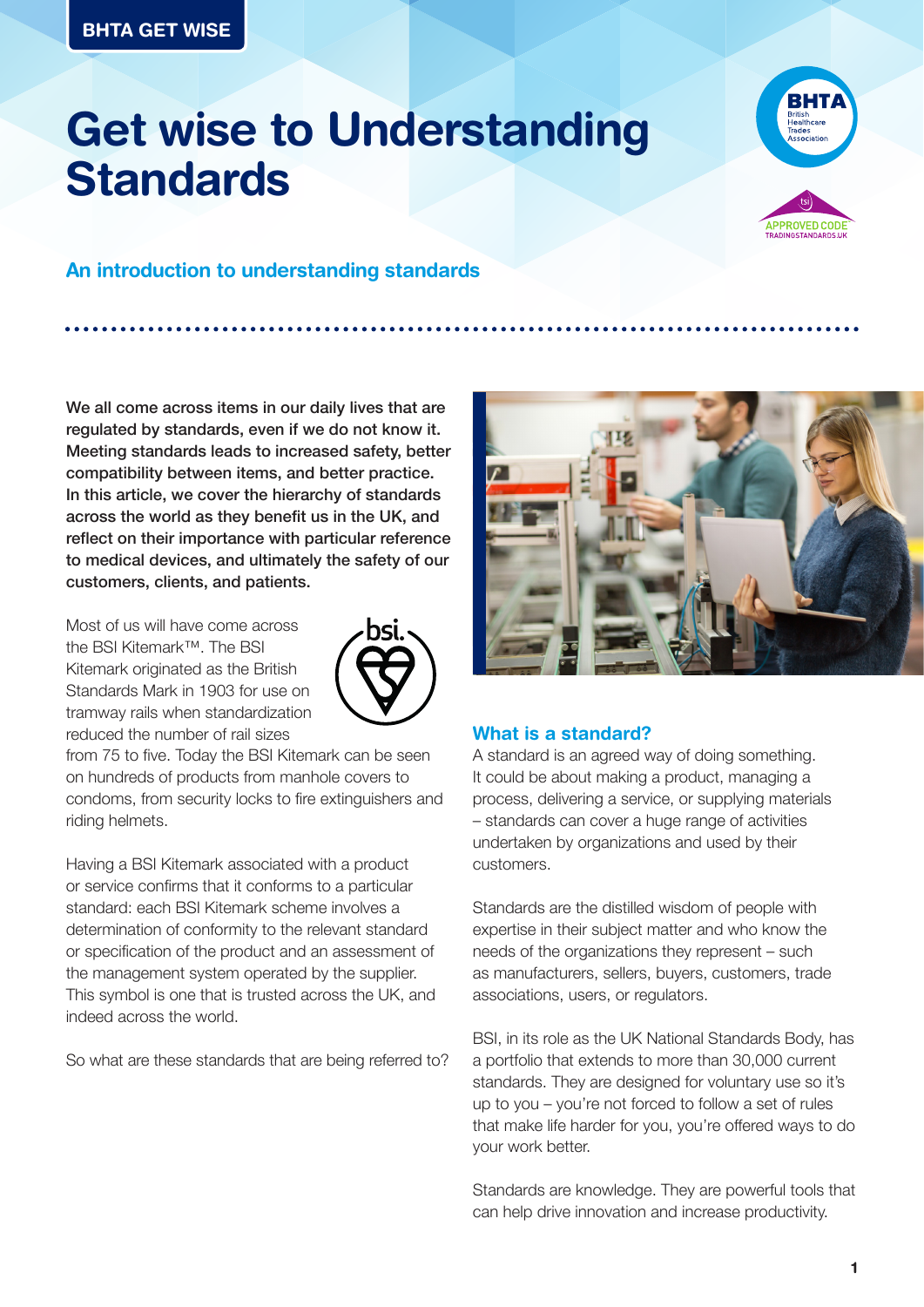They can make organizations more successful and people's everyday lives easier, safer, and healthier. As a result, standards share good ideas and solutions, technological know-how, and best management practices. They identify safety issues of products and services, and make products compatible so that they fit and work well with each other. An example of the latter are the HDMI or USB ports on your computer.

## **Who issues these standards?**



There is a generally accepted hierarchy of standards, starting with the International Organization for Standardization (ISO\*) being adopted worldwide, the European Committee for Standardization (CEN)'s EN standards being adopted across Europe, and national standards being created and adopted by individual countries (e.g. BS standards in Britain, under the auspices of the BSI (British Standards Institute)). Some International standards will have been adopted (and 'harmonised') across the EU, and also adopted in, say, the UK, and as a result will have the letters BS, as well

as EN and ISO, in front of them. The added bit of fun is that at each level, the adopting body can add its own foreword to make minor alterations to the standard, for their local jurisdiction.



\*Notice that ISO's acronym doesn't match ISO's name? It's not meant to. "ISO" is derived from the Greek word isos (equal), so that it's the same in all languages.



## **Who creates the standards?**

Standards are prepared by **Technical Committees** (TCs – e.g. ISO TC173 Assistive Products or CEN TC 293 Assistive Products and Accessibility). Each TC has its own field of operation (scope) within which a work programme of identified standards is developed and executed. TCs work on the basis of national participation by the ISO or CEN Members, where delegates represent their respective national points of view. This principle allows the TCs to take balanced decisions that reflect a wide consensus.

A **Subcommittee** (SC) can be established within a TC, in the case of large programmes of work. The real standards development is undertaken by **Working Groups** (WGs) where experts, nominated and appointed by the ISO or CEN country members, but speaking in a personal capacity, come together and develop a draft that will become the future standard. This reflects an embedded principle of 'direct participation' in the standardization activities. The aim of the WGs is to have a balance across potential stakeholders, from commercial providers, public sector, etc, through to end user.

Individual countries opt to be participating members of any committee, or observers (where in this case they do not have a vote), or decide not to participate at all. Each country that participates tends to have its own national 'mirror' group, which feeds back each country's comments and votes to the TCs and thereby the WGs.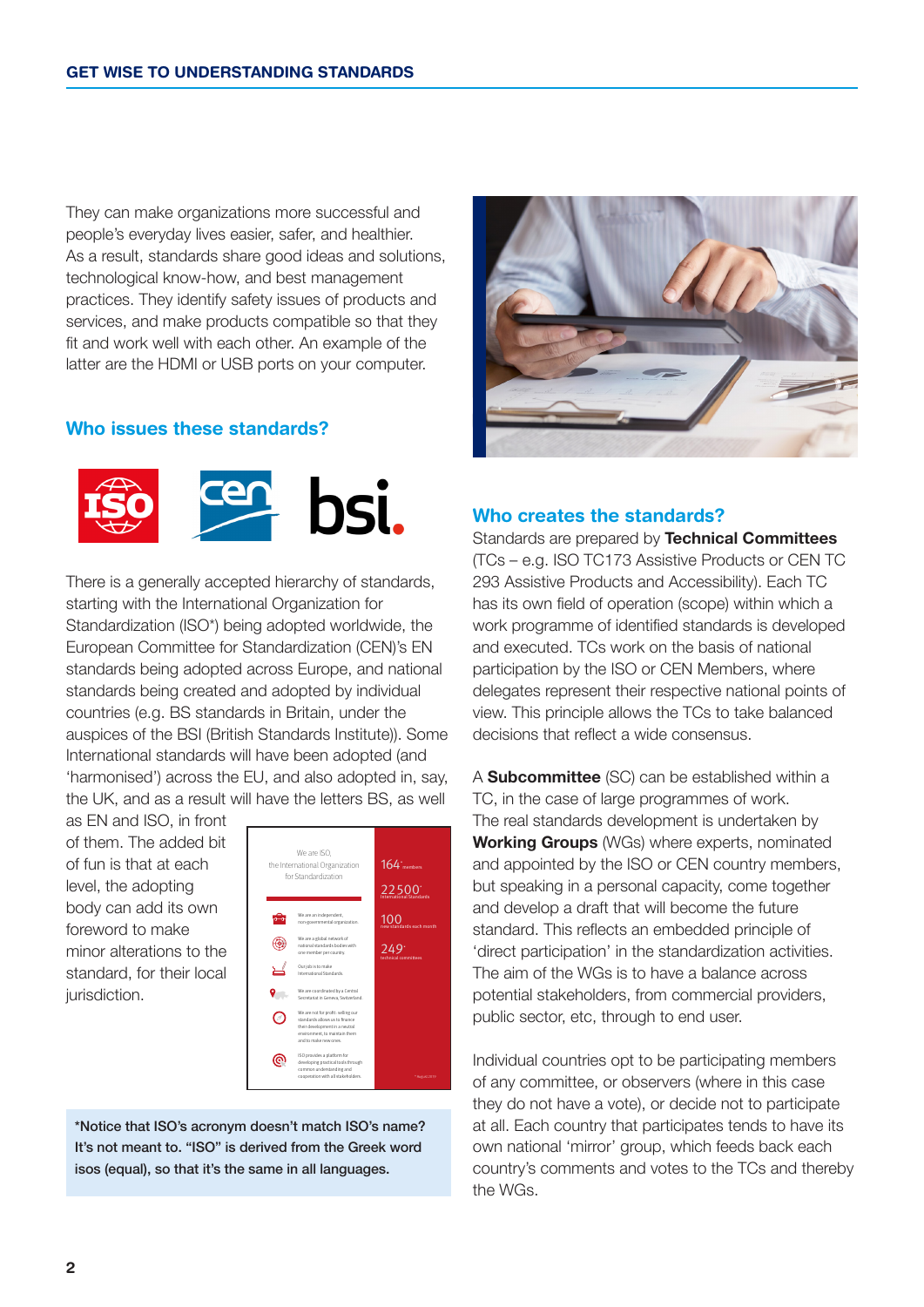## **The kinds of standards**

In addition to 'normative' (i.e. prescriptive) standards, some will be called Technical Reports (TR) or Technical Specifications (TS), and these are informative. A number of these informative standards become updated to become normative standards, as the material in them has been shown to stand the test of time. In the UK, BSI also produces Publicly Available Specifications (PAS), which, with time, can move onto being BS (British Standard) versions.

Standards go through an iterative process on the road to final acceptance and publication. ISO tends to have more steps than CEN or BSI. The ISO steps are generally as follows, though often the Working Groups get permission to skip a step or two. The earliest stage is when a perceived need for a new standard, or revision of a standard, has been identified, and this goes out to international vote, at which stage it is called a NWIP (New Work Item Proposal). When approved by a minimum of 5 countries (who also have to put forward experts to work on the project), it becomes an AWI (Approved Work Item).

The document itself it may start as a WD (Working Draft) or as a CD (Committee Draft), which is put out for international comments and vote. The Working Group then works through the comments, and if the



#### The journey to a published standard

feeling is that these have been addressed, the next stage is a DIS (Draft International Standard – the European equivalent is prEN) (or else it goes back for another round of CD comments and voting).

At the DIS stage any technical concerns should have been addressed, so when this draft goes out for voting, any comments coming back should really be editorial, unless some technical issues had been overlooked. If everyone agrees technically with the DIS, then it can be agreed to go straight to publication (with any editorial corrections addressed), or else it goes for one more round of voting as an FDIS (Final Draft International Standard – the European equivalent is FprEN), after which with majority approval it can be published. The drafts from DIS onwards can be referenced and worked with in the public domain.

Most standards have to be purchased, and are available through the BSI shop. For the ISO standards, it is possible to download the Introduction, Scope, and Terms and Definitions, for each standard for free from the platform: https://www.iso.org/obp/ui

### **Where and how do standards affect me?**

Medical devices are placed on the market with specific clinically-related claims. The manufacturer has to justify these claims, and also show that the product is safe and fit for purpose. Testing to, and passing, recognised standards is part of this process. If the manufacturer claims that their product is a medical device, they have to have it CE/UKCA marked in the EU and Great Britain respectively. The placement of a CE or UKCA mark, and the MD symbol, on the product and its packaging, indicate that the product has been assessed against these criteria, and registered in the relevant market places.

Testing to ISO standards is voluntary, but if a manufacturer chooses to take another route, they need to have strong justifications not to use a recognised published standard. Where a product is sold in the EU or Northern Ireland, and there is a harmonised EN standard, then it is appropriate that the standard be followed.